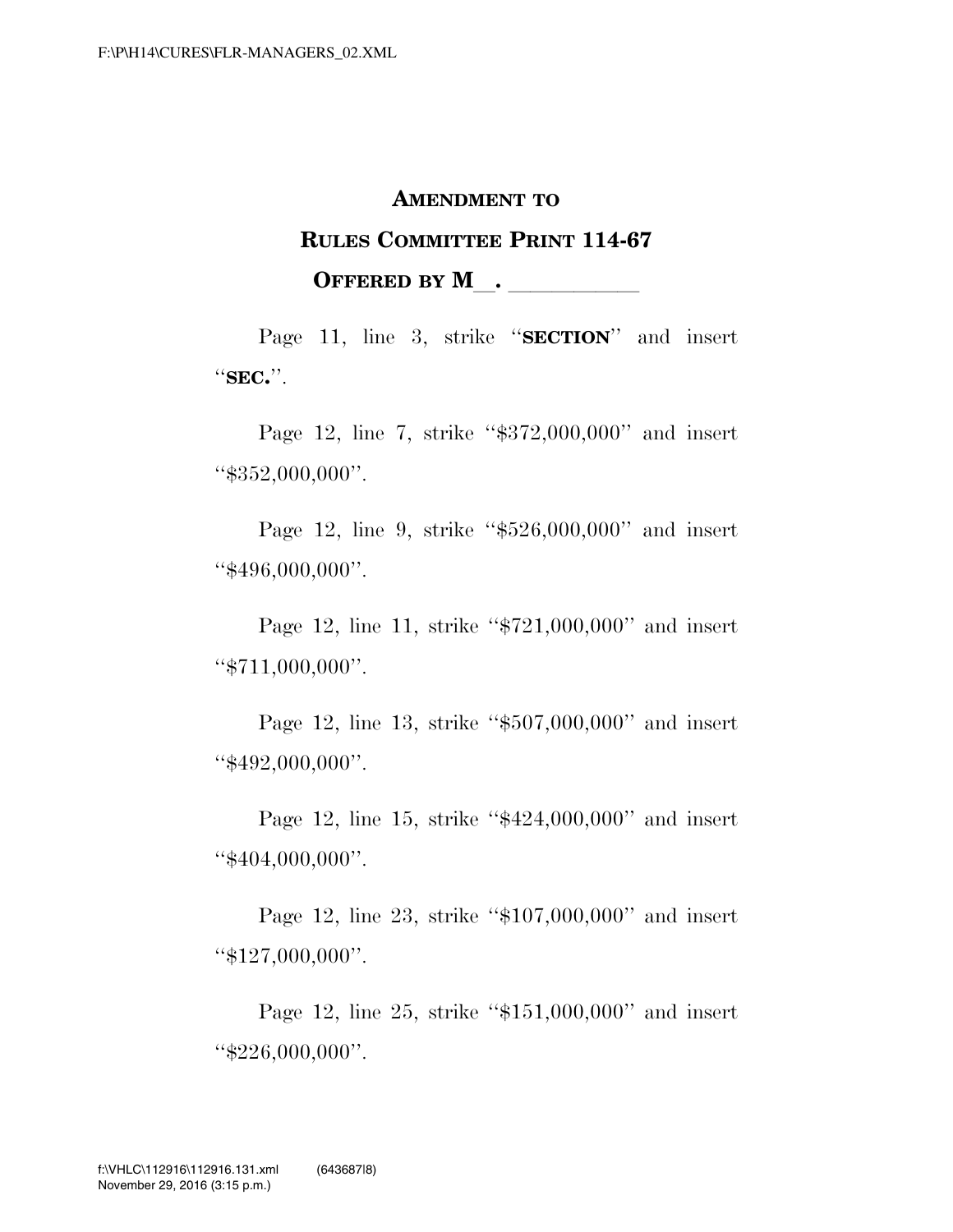Page 14, line 21, strike "\$1,400,000,000" and insert "\$1,455,000,000".

Page 14, line 22, strike " $\frac{60}{7}$ " and insert "\$40,000,000".

Page 14, line 24, strike "\$114,000,000" and insert ''\$100,000,000''.

Page 15, line 2, strike "\$23,000,000" and insert ''\$186,000,000''.

Page 15, line 4, strike ''\$136,000,000'' and insert ''\$149,000,000''.

Page 15, line 5, strike ''\$78,000,000'' and insert ''\$109,000,000''.

Page 15, line 7, strike "\$245,000,000" and insert ''\$150,000,000''.

Page 15, line 9, strike ''\$580,000,000'' and insert ''\$419,000,000''.

Page 15, line 11, strike ''\$180,000,000'' and insert ''\$235,000,000''.

Page 15, line 13, strike "\$30,000,000" and insert ''\$36,000,000''.

Page 15, line 15, strike "\$14,000,000" and insert ''\$31,000,000''.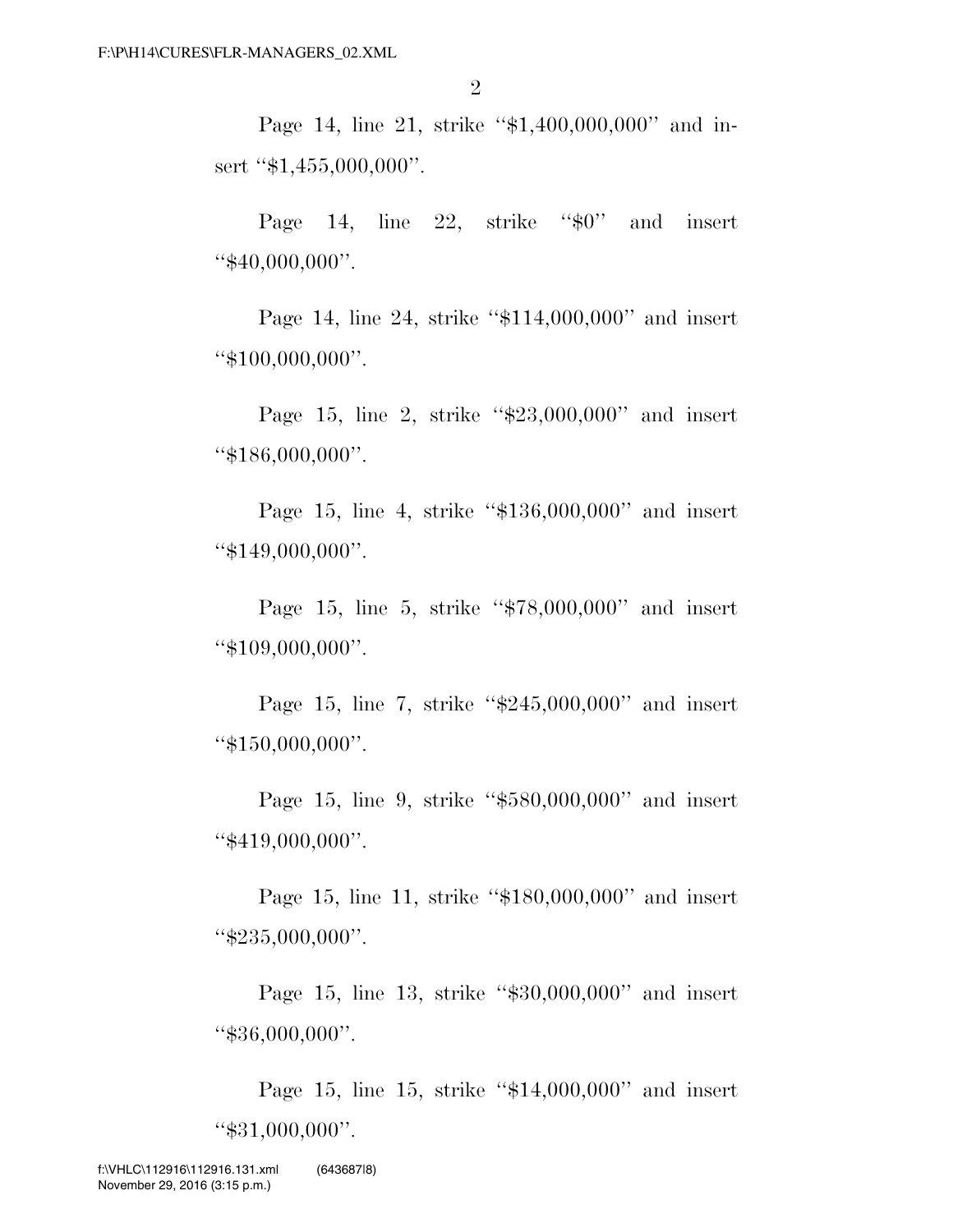Page 15, line 19, strike "\$1,564,000,000" and insert "\$1,511,000,000".

Page 15, line 20, strike " $$0"$  and insert ''\$10,000,000''.

Page 15, line 22, strike ''\$124,000,000'' and insert ''\$86,000,000''.

Page 15, line 24, strike "\$25,000,000" and insert ''\$115,000,000''.

Page 16, line 2, strike ''\$135,000,000'' and insert ''\$140,000,000''.

Page 16, line 3, strike "\$83,000,000" and insert ''\$100,000,000''.

Page 16, line 5, strike "\$251,000,000" and insert ''\$152,000,000''.

Page 16, line 7, strike ''\$505,000,000'' and insert ''\$450,000,000''.

Page 16, line 9, strike ''\$227,000,000'' and insert ''\$172,000,000''.

Page 16, line 11, strike ''\$77,000,000'' and insert ''\$91,000,000''.

Page 16, line 13, strike "\$137,000,000" and insert ''\$195,000,000''.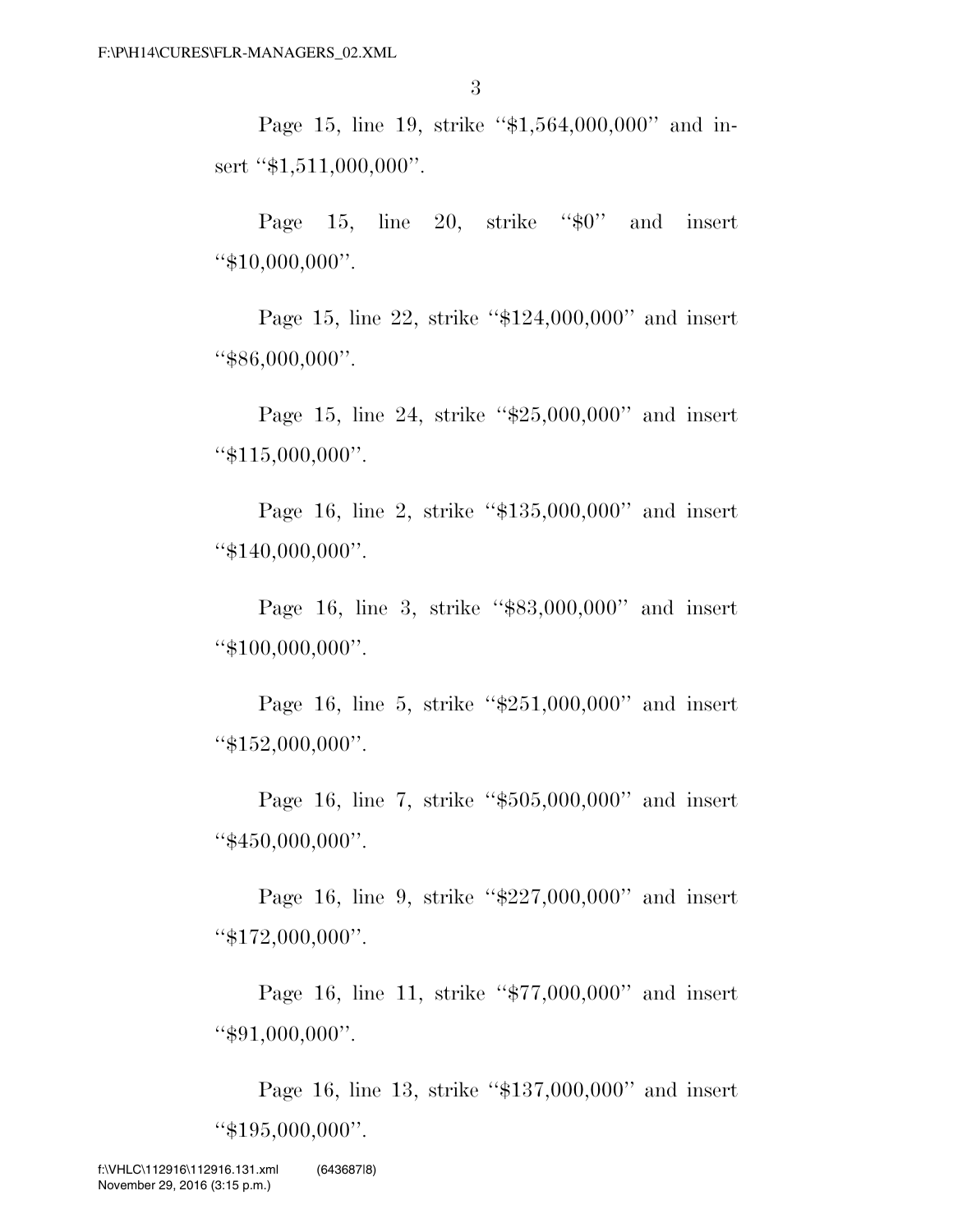Page 16, line 22, strike "\$1,802,000,000" and insert "\$1,800,000,000".

Page 16, line 25, strike ''\$372,000,000'' and insert ''\$300,000,000''.

Page 17, line 2, strike ''\$278,000,000'' and insert ''\$300,000,000''.

Page 17, line 4, strike "\$663,000,000" and insert ''\$400,000,000''.

Page 17, line 6, strike "\$226,000,000" and insert ''\$195,000,000''.

Page 17, line 8, strike "\$263,000,000" and insert ''\$195,000,000''.

## Page 17, after line 8, insert the following:

|   |                | $(vi)$ For fiscal year 2022,  |  |
|---|----------------|-------------------------------|--|
| 2 | \$194,000,000. |                               |  |
| 3 |                | $(vii)$ For fiscal year 2023, |  |
| 4 | \$216,000,000. |                               |  |

Page 17, line 21, strike " $\frac{6}{5}0$ " and insert ''\$2,000,000''.

Page 17, line 23, strike ''through 2020'' and insert "and 2019".

Page 17, after line 23, insert the following: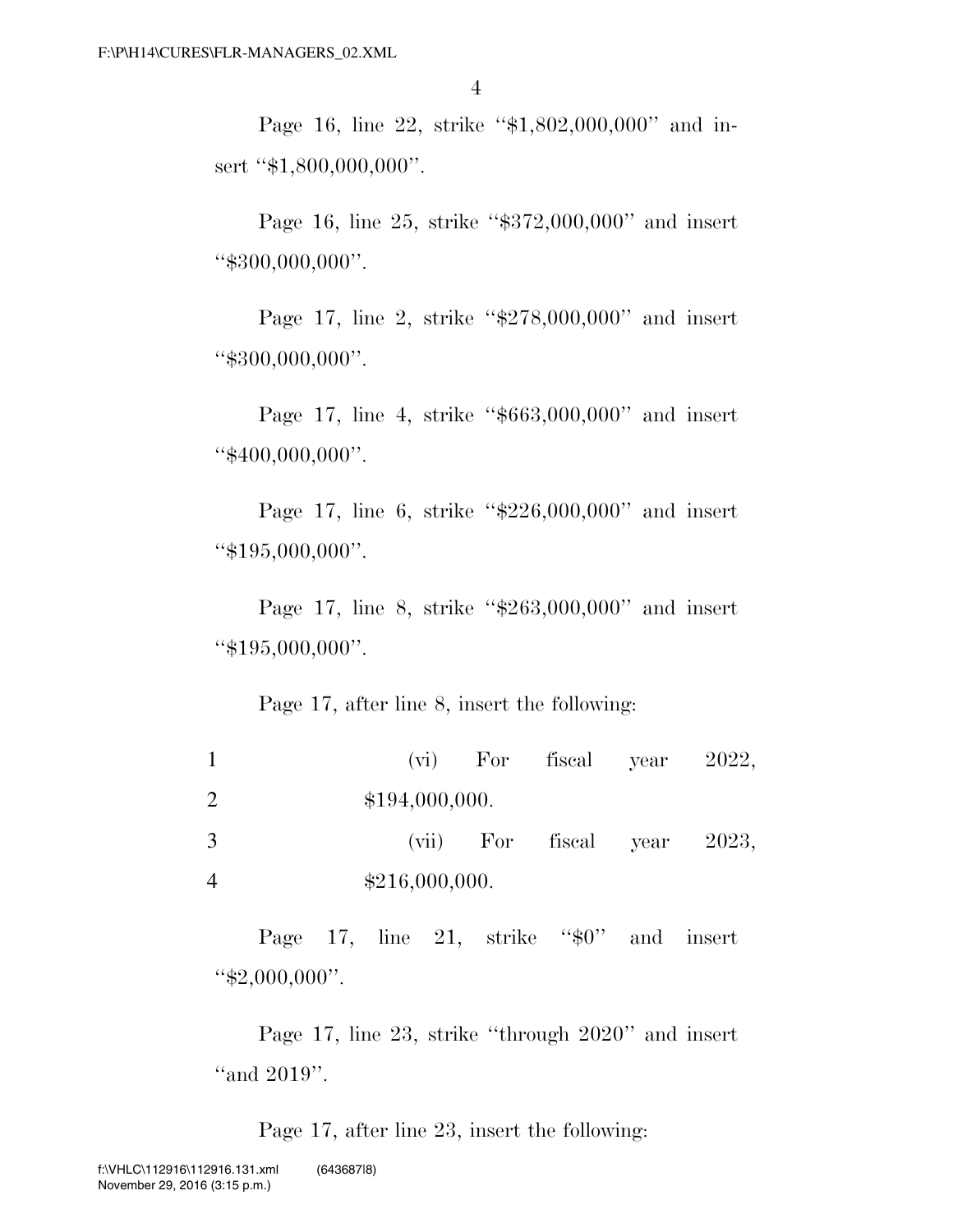1 (iii) For fiscal year 2020, \$8,000,000.

Page 17, line 24, redesignate clause (iii) as clause (iv).

Page 22, line 6, strike ''2018 through 2026'' and insert "2017 through 2025".

Beginning on page 22, line 9, redesignate clauses (i) through (ix) as clauses (ii) through (x), respectively.

Page 22, after line 8, insert the following:

2 (i) For fiscal year 2017, \$20,000,000.

Page 22, line 9, strike "\$30,000,000" and insert ''\$60,000,000''.

Page 22, line 11, strike "\$60,000,000" and insert ''\$70,000,000''.

Page 22, line 13, strike "\$60,000,000" and insert ''\$75,000,000''.

Page 22, line 15, strike ''\$50,000,000'' and insert ''\$70,000,000''.

Page 22, line 22, strike "\$75,000,000" and insert ''\$55,000,000''.

Page 22, strike lines 23 and 24.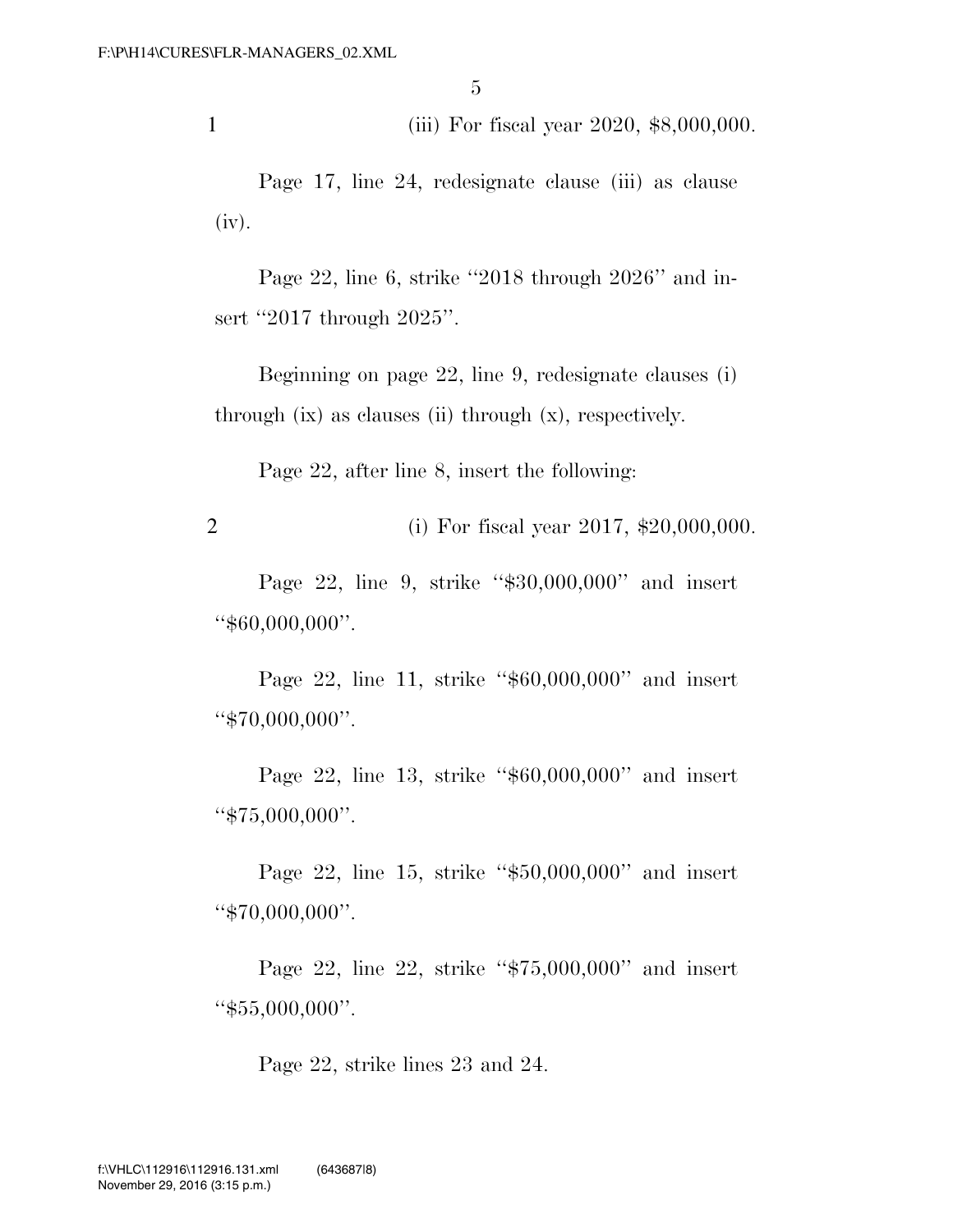Page 23, lines 8 and 9, strike ''2018 through 2026'' and insert ''2017 through 2025''.

Page 23, lines 17 and 18, strike "2018 through 2026'' and insert ''2017 through 2025''.

Page 25, line 5, strike ''2018 through 2026'' and insert "2017 through 2025".

Page 26, line 1, strike ''2018 through 2026'' and insert "2017 through 2025".

Page 26, lines 5 and 6, strike ''2019 through 2027'' and insert ''2018 through 2026''.

Page 27, line 16, strike ''2026'' and insert ''2025''.

Page 24, line 12, strike "title III" and all that follows through line 16 and insert the following ''title III of this Act and section 1014 of the Federal Food, Drug, and Cosmetic Act, as added by section 3073 of this Act.''.

Page 30, line 4, strike "may" and insert "shall".

Page 119, line 25, strike "may" and insert "shall". Page 120, line 10, strike "may" and insert "shall". Page 120, line 15, strike ''as appropriate,''.

Page 120, line 17, insert "all" after "related to".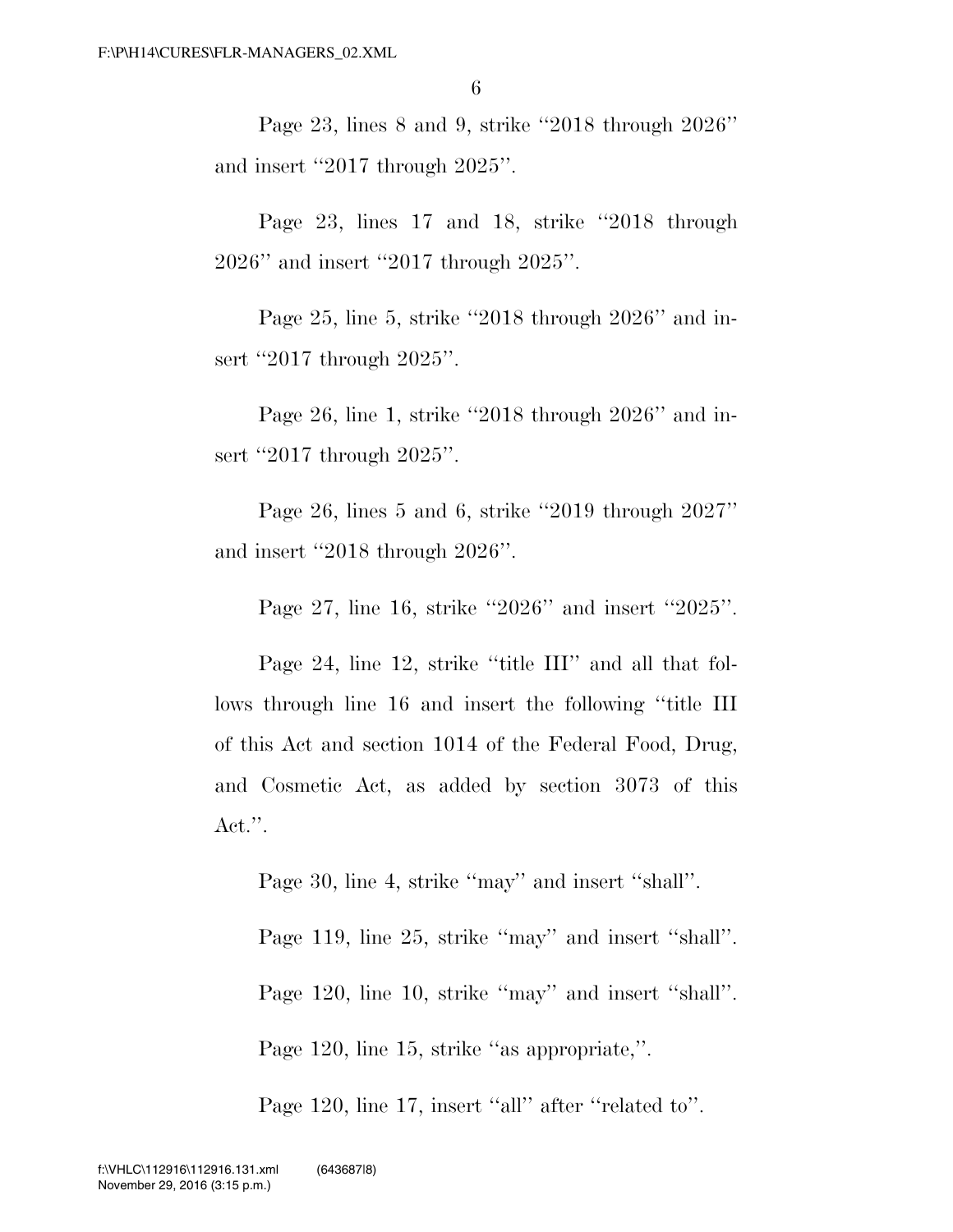Page 122, strike lines 10 through 12, and insert the following:

| $\mathbf{1}$   | (3) MEMBERSHIP.—The members of the work-                 |
|----------------|----------------------------------------------------------|
| $\overline{2}$ | ing group shall represent a diversity of scientific dis- |
| 3              | ciplines and views and shall be composed of the fol-     |
| $\overline{4}$ | lowing members:                                          |
| 5              | (A) FEDERAL MEMBERS.—Seven Federal                       |
| 6              | members, consisting of one or more representa-           |
| 7              | tives of each of the following:                          |
| 8              | (i) The Office of the Assistant Sec-                     |
| 9              | retary for Health.                                       |
| 10             | (ii) The Food and Drug Administra-                       |
| 11             | tion.                                                    |
| 12             | (iii) The Centers for Disease Control                    |
| 13             | and Prevention.                                          |
| 14             | The National Institutes<br>of<br>(iv)                    |
| 15             | Health.                                                  |
| 16             | (v) Such other agencies and offices of                   |
| 17             | the Department of Health and Human                       |
| 18             | Services as the Secretary determines ap-                 |
| 19             | propriate.                                               |
| 20             | (B) NON-FEDERAL PUBLIC MEMBERS.-                         |
| 21             | Seven non-Federal public members, consisting             |
| 22             | of representatives of the following categories:          |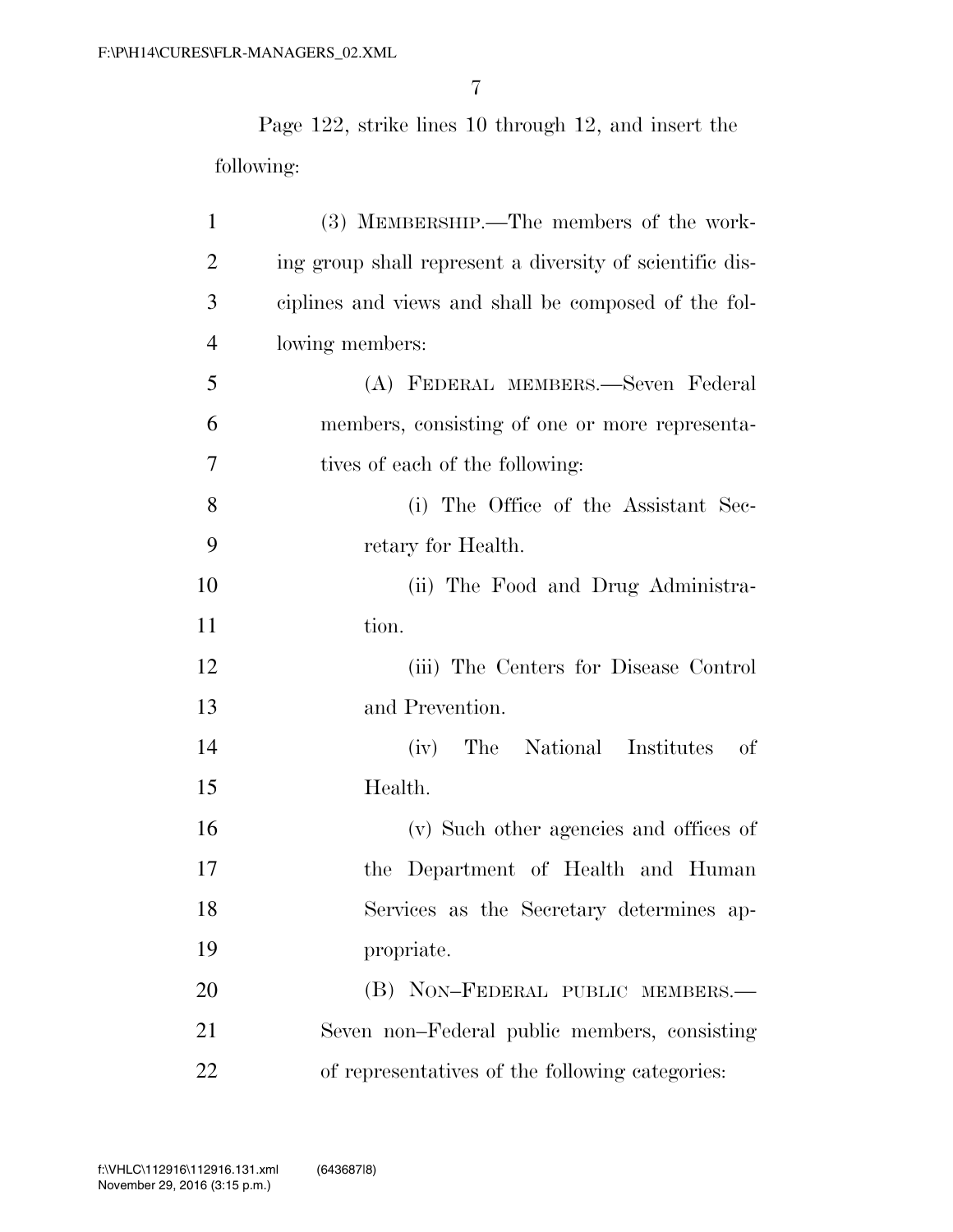| $\mathbf{1}$   | (i) Physicians and other medical pro-      |
|----------------|--------------------------------------------|
| $\overline{2}$ | viders with experience in diagnosing and   |
| 3              | treating tick-borne diseases.              |
| $\overline{4}$ | (ii) Scientists or researchers with ex-    |
| 5              | pertise.                                   |
| 6              | (iii) Patients and their family mem-       |
| 7              | bers.                                      |
| 8              | (iv) Nonprofit organizations that ad-      |
| 9              | vocate for patients with respect to tick-  |
| 10             | borne diseases.                            |
| 11             | (v) Other individuals whose expertise      |
| 12             | is determined by the Secretary to be bene- |
| 13             | ficial to the functioning of the Working   |
| 14             | Group.                                     |

Page 122, line 18, strike ''paragraph (6)'' and insert ''paragraph (7)''.

Page 123, after line 5, insert the following:

| 15 | (6) APPLICABILITY OF FACA.—The Working            |
|----|---------------------------------------------------|
| 16 | Group shall be treated as an advisory committee   |
| 17 | subject to the Federal Advisory Committee Act (5) |
| 18 | $U.S.C.$ App.).                                   |

Page 123, line 6, redesignate paragraph (6) as paragraph (7).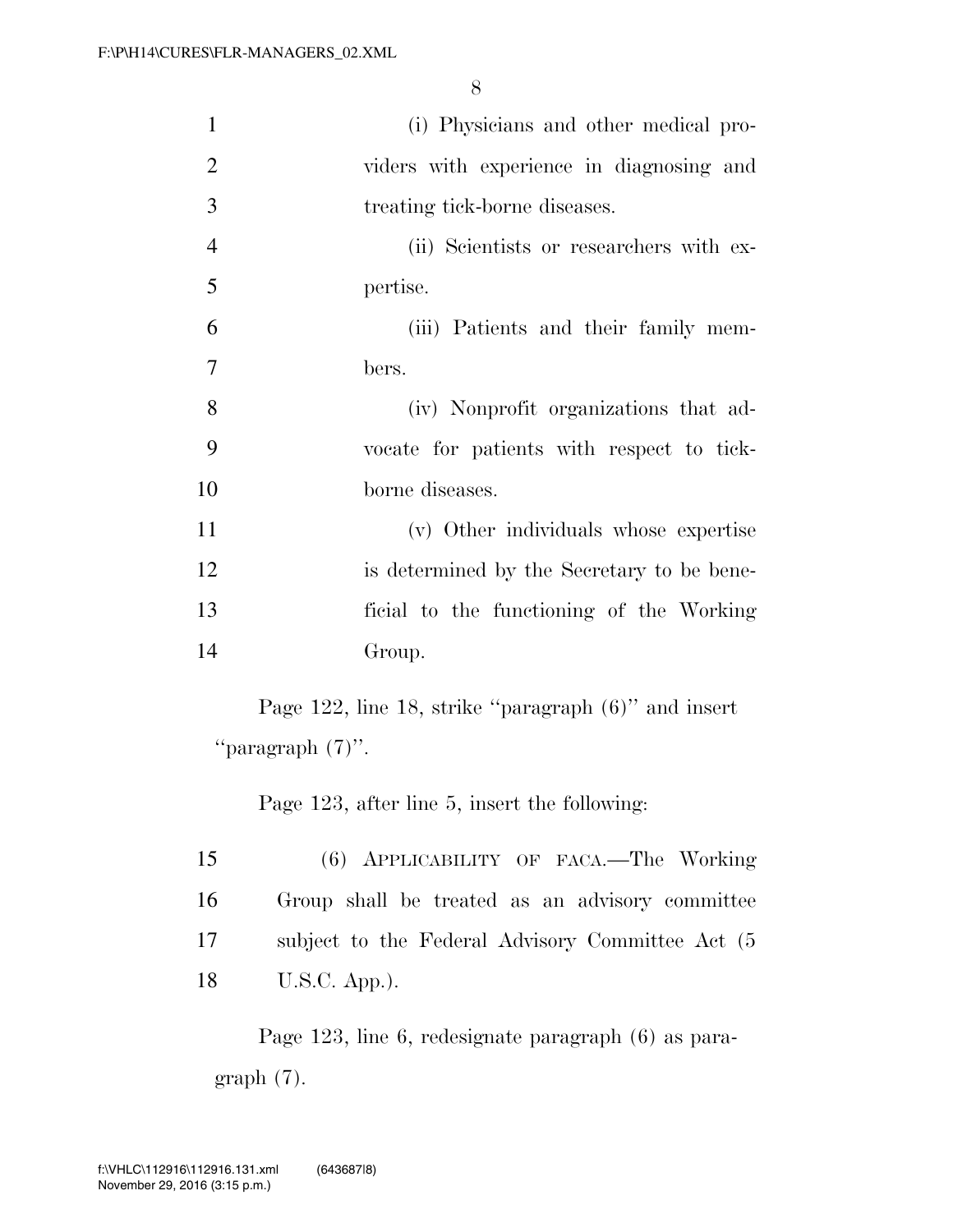Page 130, line 22, insert ''authorities in'' before ''the European Union''.

Page 172, beginning on line 18, amend paragraph (2) to read as follows:

 (2) INSTITUTIONAL REVIEW BOARD DE- FINED.—In this section, the term ''institutional re- view board'' has the meaning that applies to the term ''institutional review board'' under the HHS Human Subject Regulations.

Page 211, line 9, strike "of the Public" and insert "or the Public".

Page 224, line 8, strike  $(1)(B)$ " and insert  $``(1)(A)''$ .

Page 269, line 24, strike "fix" and insert "set".

Beginning on page 407, line 1, strike section 4009 (and redesignate sections 4010 through 4013 as sections 4009 through 4012, respectively).

Page 424, lines 23 and 24, strike ''the State, consistent with subparagraph  $(B)$ ," and insert "the State, not later than 30 days after the effective date of such termination,''.

Page 446, line 17, strike "4012" and insert "4011".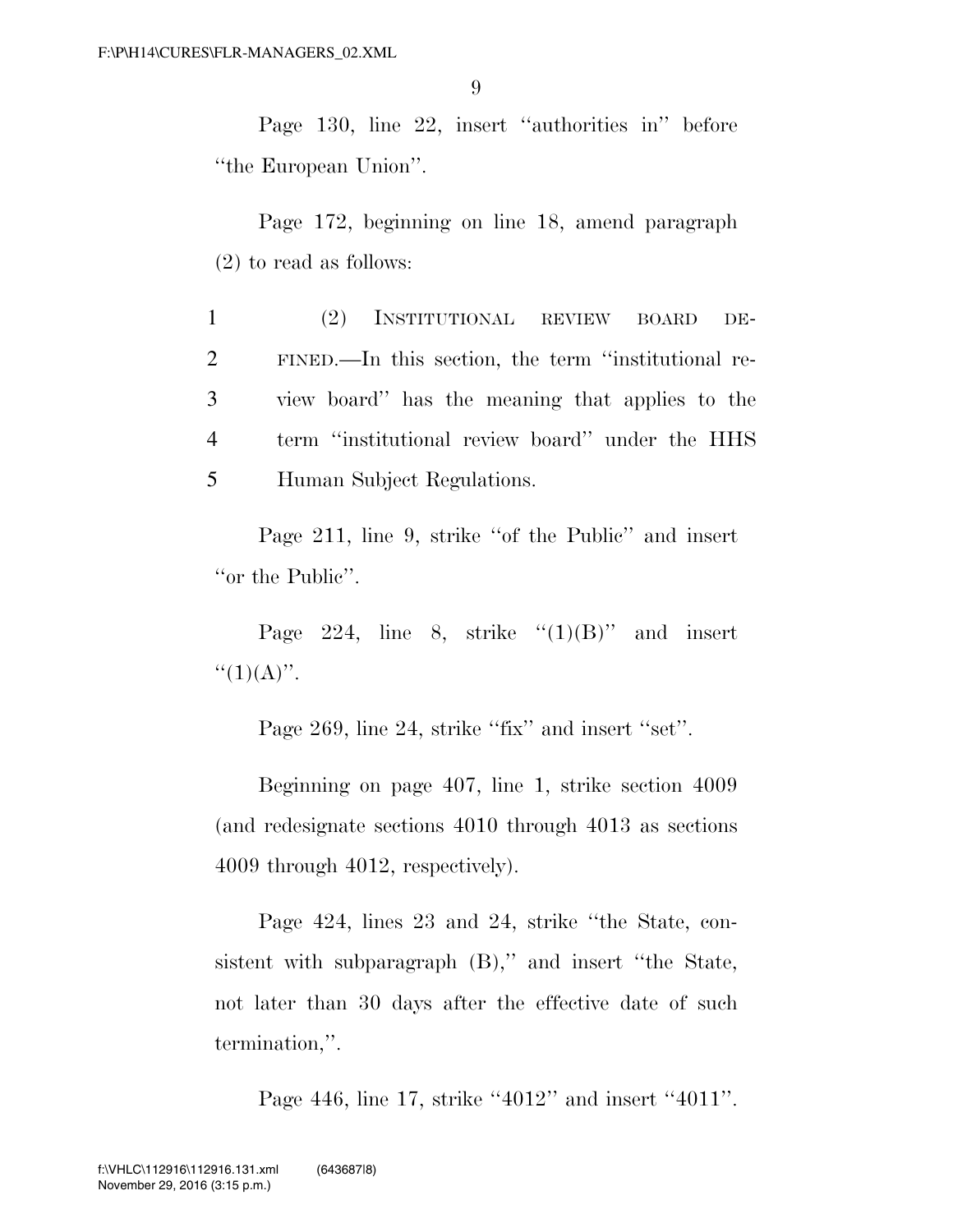Page 603, line 3, insert ''recovery support services and programming and'' after ''include''.

Beginning on page 736, line 11, amend section 14017 to read as follows:

|                | 1 SEC. 14017. CODIFICATION OF DUE PROCESS FOR DETER- |
|----------------|------------------------------------------------------|
| 2              | MINATIONS BY SECRETARY OF VETERANS AF-               |
| 3              | FAIRS OF MENTAL CAPACITY OF BENE-                    |
| $\overline{4}$ | FICIARIES.                                           |

 (a) IN GENERAL.—Chapter 55 of title 38, United States Code, is amended by inserting after section 5501 the following new section:

## **''§ 5501A. Beneficiaries' rights in mental competence determinations**

 ''The Secretary may not make an adverse determina- tion concerning the mental capacity of a beneficiary to manage monetary benefits paid to or for the beneficiary by the Secretary under this title unless such beneficiary has been provided all of the following, subject to the proce- dures and timelines prescribed by the Secretary for deter-minations of incompetency:

- 17  $\frac{17}{2}$  ''(1) Notice of the proposed adverse determina-18 tion and the supporting evidence.
- 19  $"(2)$  An opportunity to request a hearing.
- 20  $\frac{4}{3}$  An opportunity to present evidence, includ-ing an opinion from a medical professional or other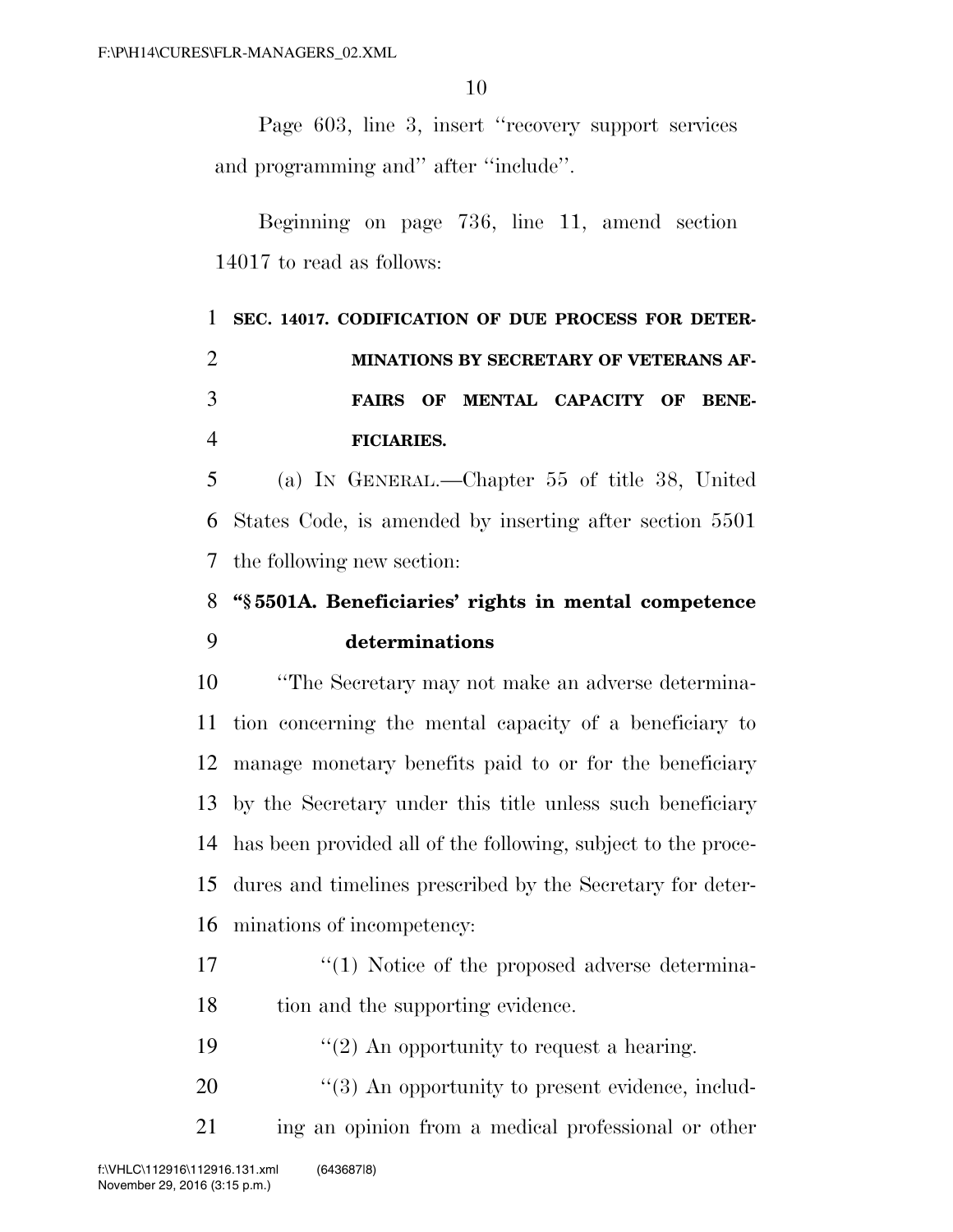person, on the capacity of the beneficiary to manage monetary benefits paid to or for the beneficiary by the Secretary under this title.

4 "(4) An opportunity to be represented at no ex- pense to the Government (including by counsel) at any such hearing and to bring a medical professional or other person to provide relevant testimony at any such hearing.''.

 (b) CLERICAL AMENDMENT.—The table of sections at the beginning of such chapter 55 is amended by insert- ing after the item relating to section 5501 the following new item:

''5501A. Beneficiaries' rights in mental competence determinations''.

 (c) EFFECTIVE DATE.—Section 5501A of title 38, United States Code, as added by subsection (a), shall apply to determinations made by the Secretary of Vet- erans Affairs on or after the date of the enactment of this Act.

Page 771, line 4, strike "Section  $7(b)(1)(B)(iii)$ " and insert "Section  $7(b)(1)(B)$ ".

Page 771, line 7, strike ''Public Law 122–240'' and insert ''Public Law 112–240''.

Page 771, line 10, insert "in clause (iii)" after "is amended''.